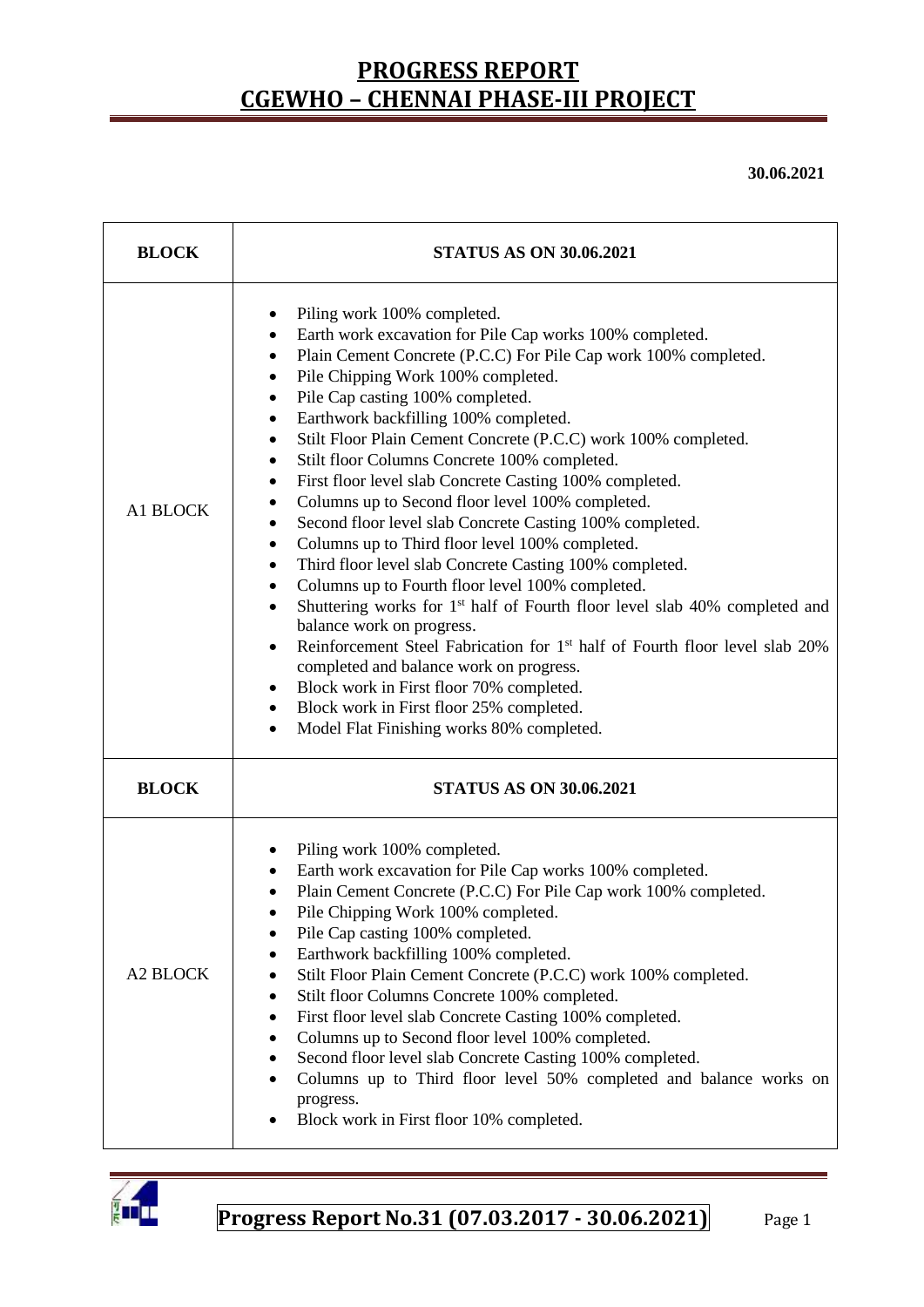| <b>BLOCK</b>    | <b>STATUS AS ON 30.06.2021</b>                                                                                                                                                                                                                                                                                                                                                                                                                                                                                                                                                                                                                                                                                                                                                                                                                                                                                                                                                                                                                                                                                                                                                                                                                                                                                                                                                                                                                                                                                                                                                                                                                                                                                                                                                                                                                                                                                                            |  |  |  |
|-----------------|-------------------------------------------------------------------------------------------------------------------------------------------------------------------------------------------------------------------------------------------------------------------------------------------------------------------------------------------------------------------------------------------------------------------------------------------------------------------------------------------------------------------------------------------------------------------------------------------------------------------------------------------------------------------------------------------------------------------------------------------------------------------------------------------------------------------------------------------------------------------------------------------------------------------------------------------------------------------------------------------------------------------------------------------------------------------------------------------------------------------------------------------------------------------------------------------------------------------------------------------------------------------------------------------------------------------------------------------------------------------------------------------------------------------------------------------------------------------------------------------------------------------------------------------------------------------------------------------------------------------------------------------------------------------------------------------------------------------------------------------------------------------------------------------------------------------------------------------------------------------------------------------------------------------------------------------|--|--|--|
| <b>B1 BLOCK</b> | Piling work 100% completed.<br>٠<br>Pile cap casting 100% completed.<br>$\bullet$<br>Columns up to First floor level 100% completed.<br>٠<br>First floor level slab Concrete Casting 100% Completed.<br>$\bullet$<br>Columns up to Second floor level 100% completed.<br>$\bullet$<br>Second floor level slab Concrete Casting 100% Completed<br>٠<br>Columns up to Third floor Level 100% Completed.<br>٠<br>Third floor level slab Concrete Casting 100% Completed.<br>٠<br>Columns up to Fourth floor Level 100% Completed<br>$\bullet$<br>Fourth floor level slab Concrete Casting 100% Completed.<br>$\bullet$<br>Columns up to Fifth floor Level 100% Completed.<br>$\bullet$<br>Fifth floor level slab Concrete Casting 100% Completed.<br>$\bullet$<br>Columns up to Sixth floor Level 100% Completed<br>$\bullet$<br>Sixth floor level slab Concrete Casting 100% Completed.<br>٠<br>Columns up to Seventh floor Level 100% Completed<br>$\bullet$<br>Seventh floor level slab Concrete Casting 100% Completed.<br>$\bullet$<br>Columns up to Eighth floor level 100% completed<br>$\bullet$<br>Eighth floor level slab Concrete casting 100% completed.<br>$\bullet$<br>Columns up to Ninth floor level 100% completed.<br>$\bullet$<br>Ninth floor level slab Concrete casting 100% completed.<br>$\bullet$<br>Columns up to Tenth floor level 35% completed.<br>$\bullet$<br>Block work in First floor 85% completed.<br>$\bullet$<br>Block work in Second floor 85% completed<br>$\bullet$<br>Block work in Third floor 85% completed.<br>$\bullet$<br>Block work in Fourth floor 80% completed.<br>$\bullet$<br>Block work in Fifth floor 70% completed.<br>٠<br>Block work in Sixth floor 70% completed.<br>$\bullet$<br>Stilt ceiling plastering 80% completed.<br>٠<br>First Floor ceiling plastering 90% completed.<br>٠<br>Second Floor ceiling plastering 10% completed.<br>First Floor Wall plastering 75% completed |  |  |  |
| <b>BLOCK</b>    | <b>STATUS AS ON 30.06.2021</b>                                                                                                                                                                                                                                                                                                                                                                                                                                                                                                                                                                                                                                                                                                                                                                                                                                                                                                                                                                                                                                                                                                                                                                                                                                                                                                                                                                                                                                                                                                                                                                                                                                                                                                                                                                                                                                                                                                            |  |  |  |
| <b>B2 BLOCK</b> | Piling work 100% completed.<br>Earth work excavation for Pile Cap works 100% completed.<br>PCC for pile cap 100% completed.<br>Pile Cap Casting 100% completed<br>Columns up to First floor level 100% completed.<br>First floor level slab Concrete Casting 100% Completed.<br>Columns up to Second floor level 100% completed.                                                                                                                                                                                                                                                                                                                                                                                                                                                                                                                                                                                                                                                                                                                                                                                                                                                                                                                                                                                                                                                                                                                                                                                                                                                                                                                                                                                                                                                                                                                                                                                                          |  |  |  |

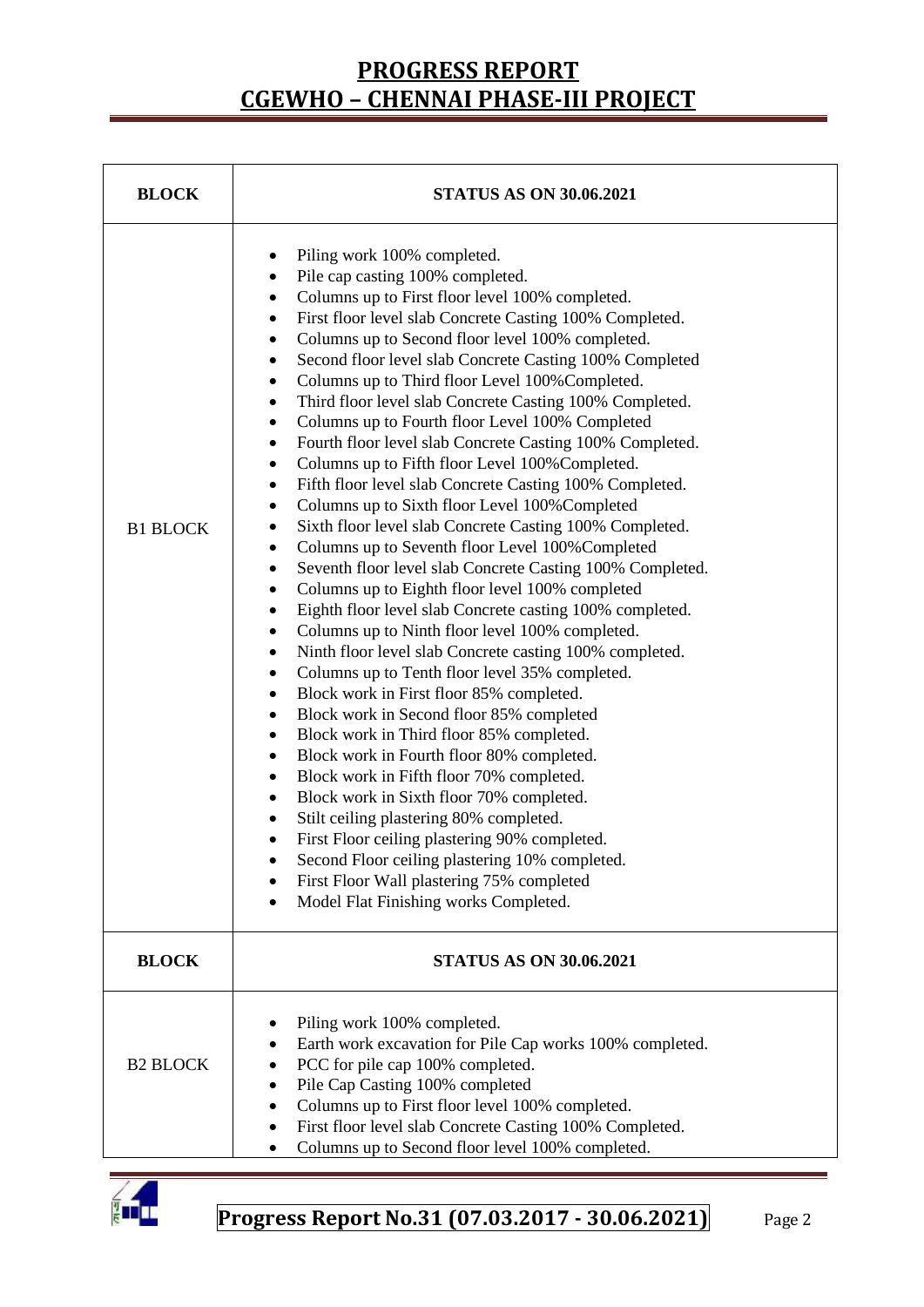|              | Second floor level slab Concrete Casting 100% Completed.<br>٠                                                |  |  |  |  |
|--------------|--------------------------------------------------------------------------------------------------------------|--|--|--|--|
|              | Columns up to Third floor level 100% completed.                                                              |  |  |  |  |
|              | Third floor level slab Concrete Casting 100% Completed.<br>٠                                                 |  |  |  |  |
|              | Barbending fabrication works for Columns up to Fourth Floor level on                                         |  |  |  |  |
|              | progress.                                                                                                    |  |  |  |  |
|              | Block work in First floor 50% completed.                                                                     |  |  |  |  |
|              |                                                                                                              |  |  |  |  |
| <b>BLOCK</b> | <b>STATUS AS ON 30.06.2021</b>                                                                               |  |  |  |  |
|              | Piling work 100% completed.<br>٠                                                                             |  |  |  |  |
|              | Pile cap casting 100% completed.                                                                             |  |  |  |  |
|              | Columns up to First floor level 100% completed.<br>٠                                                         |  |  |  |  |
|              | First floor level slab Concrete Casting 100% Completed.                                                      |  |  |  |  |
|              | Columns up to Second floor level 100% completed.                                                             |  |  |  |  |
|              | Second floor level slab Concrete Casting 100% Completed                                                      |  |  |  |  |
|              | Columns up to Third floor level 100% completed.<br>٠                                                         |  |  |  |  |
|              | Third floor level slab Concrete Casting 100% Completed.<br>٠                                                 |  |  |  |  |
|              | Columns up to Fourth floor level 100% completed.<br>٠                                                        |  |  |  |  |
|              | Fourth floor level slab Concrete Casting 100% Completed.                                                     |  |  |  |  |
|              | Columns up to Fifth floor level 100% completed.                                                              |  |  |  |  |
|              | ٠                                                                                                            |  |  |  |  |
|              | Fifth floor level slab Concrete Casting 100% Completed.                                                      |  |  |  |  |
|              | Columns up to Sixth floor level 100% completed.                                                              |  |  |  |  |
|              | Sixth floor level slab Concrete Casting 100% Completed.<br>Columns up to Seventh floor level 100% completed. |  |  |  |  |
| C1 BLOCK     |                                                                                                              |  |  |  |  |
|              | Seventh floor level slab Concrete Casting 100% Completed.<br>٠                                               |  |  |  |  |
|              | Columns up to Eighth floor level 100% completed.                                                             |  |  |  |  |
|              | Eight floor level slab Concrete Casting 100% Completed.                                                      |  |  |  |  |
|              | Columns upto Ninth floor level 100% completed.                                                               |  |  |  |  |
|              | Ninth floor level slab First Half Concrete Casting 100% Completed.<br>٠                                      |  |  |  |  |
|              | Shuttering works for Second half of Ninth floor level slab 15% completed<br>$\bullet$                        |  |  |  |  |
|              | and balance work on progress.                                                                                |  |  |  |  |
|              | Block work in First Floor Level 95% completed.                                                               |  |  |  |  |
|              | Block work in Second Floor Level 95% completed.                                                              |  |  |  |  |
|              | Block work in Third Floor Level 95% completed.<br>$\bullet$                                                  |  |  |  |  |
|              | Block work in Fourth Floor Level 95% completed.<br>$\bullet$                                                 |  |  |  |  |
|              | Block work in Fifth Floor Level 90% completed.                                                               |  |  |  |  |
|              | Block work in Sixth Floor Level 80% completed.                                                               |  |  |  |  |
|              | Stilt ceiling plastering 85% completed.                                                                      |  |  |  |  |
|              | First Floor ceiling plastering 90% completed.<br>٠                                                           |  |  |  |  |
|              | Second Floor ceiling plastering 25% completed.                                                               |  |  |  |  |
|              | First Floor Wall plastering 80% completed                                                                    |  |  |  |  |
|              | Model Flat Finishing Works completed.                                                                        |  |  |  |  |
|              |                                                                                                              |  |  |  |  |
|              |                                                                                                              |  |  |  |  |
|              |                                                                                                              |  |  |  |  |

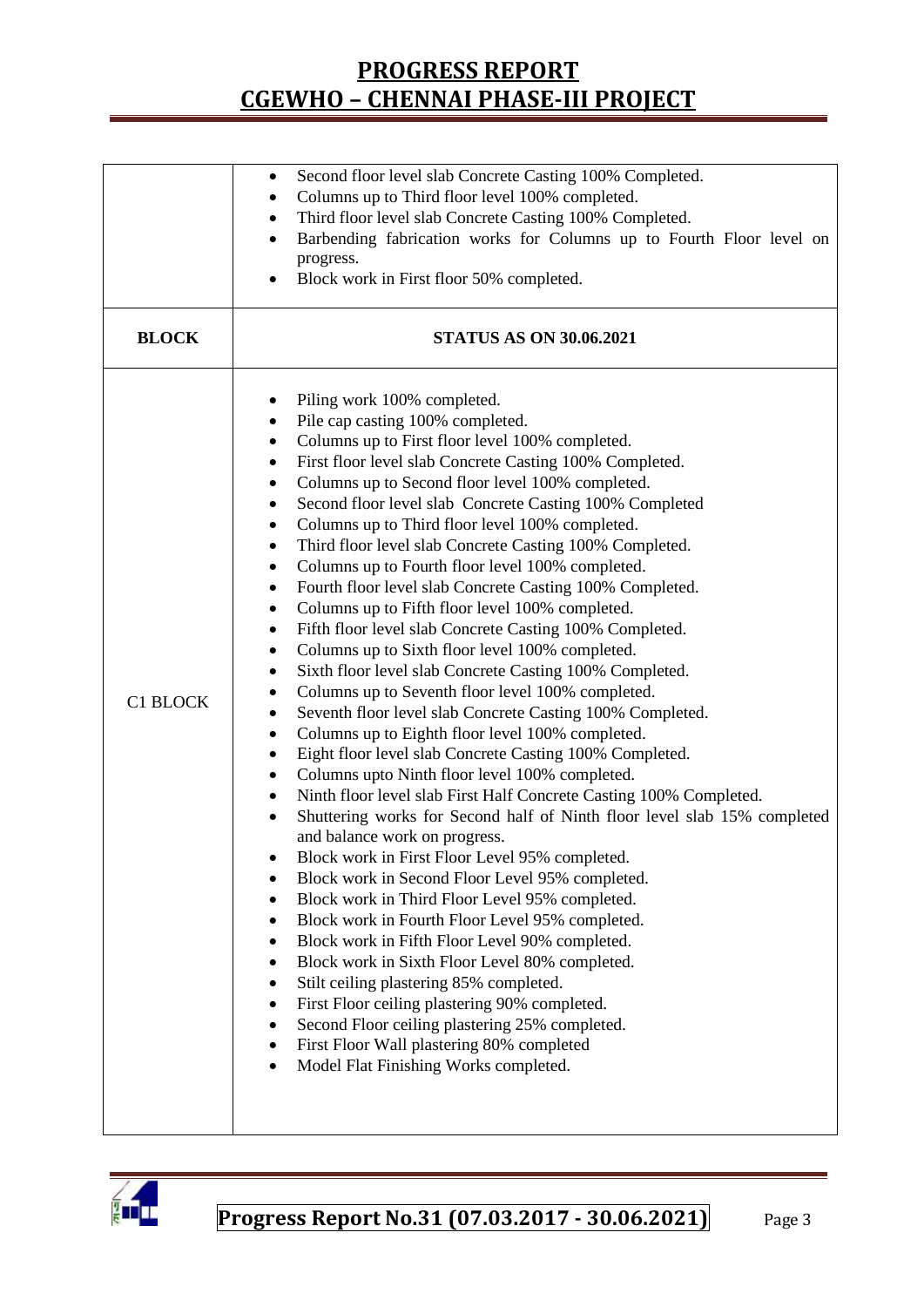| <b>BLOCK</b>    | <b>STATUS AS ON 30.06.2021</b>                                                                                                                                                                                                                                                                                                                                                                                                                                                                                                                                                                                                                                                                                                                                                                                                                                                                                                                                                                                                                                                                                                                                                                                                                                                                                                                                                                                                                                                                                                                                                                                                                                                       |  |  |  |
|-----------------|--------------------------------------------------------------------------------------------------------------------------------------------------------------------------------------------------------------------------------------------------------------------------------------------------------------------------------------------------------------------------------------------------------------------------------------------------------------------------------------------------------------------------------------------------------------------------------------------------------------------------------------------------------------------------------------------------------------------------------------------------------------------------------------------------------------------------------------------------------------------------------------------------------------------------------------------------------------------------------------------------------------------------------------------------------------------------------------------------------------------------------------------------------------------------------------------------------------------------------------------------------------------------------------------------------------------------------------------------------------------------------------------------------------------------------------------------------------------------------------------------------------------------------------------------------------------------------------------------------------------------------------------------------------------------------------|--|--|--|
| <b>C2 BLOCK</b> | Piling work 100% completed.<br>$\bullet$<br>Pile cap casting 100% completed.<br>$\bullet$<br>Columns up to First floor level 100% completed.<br>$\bullet$<br>First floor level slab Concrete Casting 100% Completed.<br>$\bullet$<br>Columns up to Second Floor level 100% Completed.<br>٠<br>Second floor level slab Concrete Casting 100% Completed.<br>٠<br>Columns up to Third Floor level 100% Completed.<br>٠<br>Third floor level slab Concrete Casting 100% Completed.<br>٠<br>Columns up to Fourth Floor level 100% Completed.<br>$\bullet$<br>Fourth floor level slab Concrete Casting 100% Completed.<br>$\bullet$<br>Columns up to Fifth Floor level 100% Completed.<br>$\bullet$<br>Fifth floor level slab Concrete Casting 100% Completed.<br>$\bullet$<br>Columns up to Sixth Floor level 100% Completed.<br>٠<br>Sixth floor level slab Concrete Casting 100% Completed.<br>$\bullet$<br>Columns up to Seventh Floor level 100% Completed.<br>٠<br>Seventh floor level slab concrete casting 100% completed.<br>٠<br>Columns up to Eight Floor level 100% Completed.<br>$\bullet$<br>Eight floor level slab concrete casting 100% completed.<br>$\bullet$<br>Columns up to Ninth Floor level 80% completed and balance work on<br>$\bullet$<br>progress.<br>Shuttering works for First half of Ninth floor level slab 25% completed and<br>$\bullet$<br>balance work on progress.<br>Block work in First Floor Level 90% completed<br>٠<br>Block work in Second Floor Level 90% completed.<br>٠<br>Block work in Third Floor Level 90% completed.<br>٠<br>Block work in Fourth Floor Level 75% completed.<br>٠<br>Stilt floor ceiling plastering 90% completed.<br>٠ |  |  |  |
| <b>BLOCK</b>    | <b>STATUS AS ON 30.06.2021</b>                                                                                                                                                                                                                                                                                                                                                                                                                                                                                                                                                                                                                                                                                                                                                                                                                                                                                                                                                                                                                                                                                                                                                                                                                                                                                                                                                                                                                                                                                                                                                                                                                                                       |  |  |  |
| C3 BLOCK        | Piling work 100% completed.<br>Pile cap casting 100% completed.<br>Columns up to Stilt floor level 100% completed.<br>PCC flooring for Stilt Floor 100% Completed.<br>Columns up to First floor level 100% completed.<br>First floor level slab Concrete Casting 100% Completed.<br>Columns up to Second floor level 100% completed.<br>٠<br>Second floor level slab Concrete Casting 100% Completed.<br>٠<br>Columns up to Third floor level 100% completed.<br>Third floor level slab concrete casting 100% completed.<br>$\bullet$<br>Columns up to Fourth floor level 100% completed.<br>$\bullet$                                                                                                                                                                                                                                                                                                                                                                                                                                                                                                                                                                                                                                                                                                                                                                                                                                                                                                                                                                                                                                                                               |  |  |  |

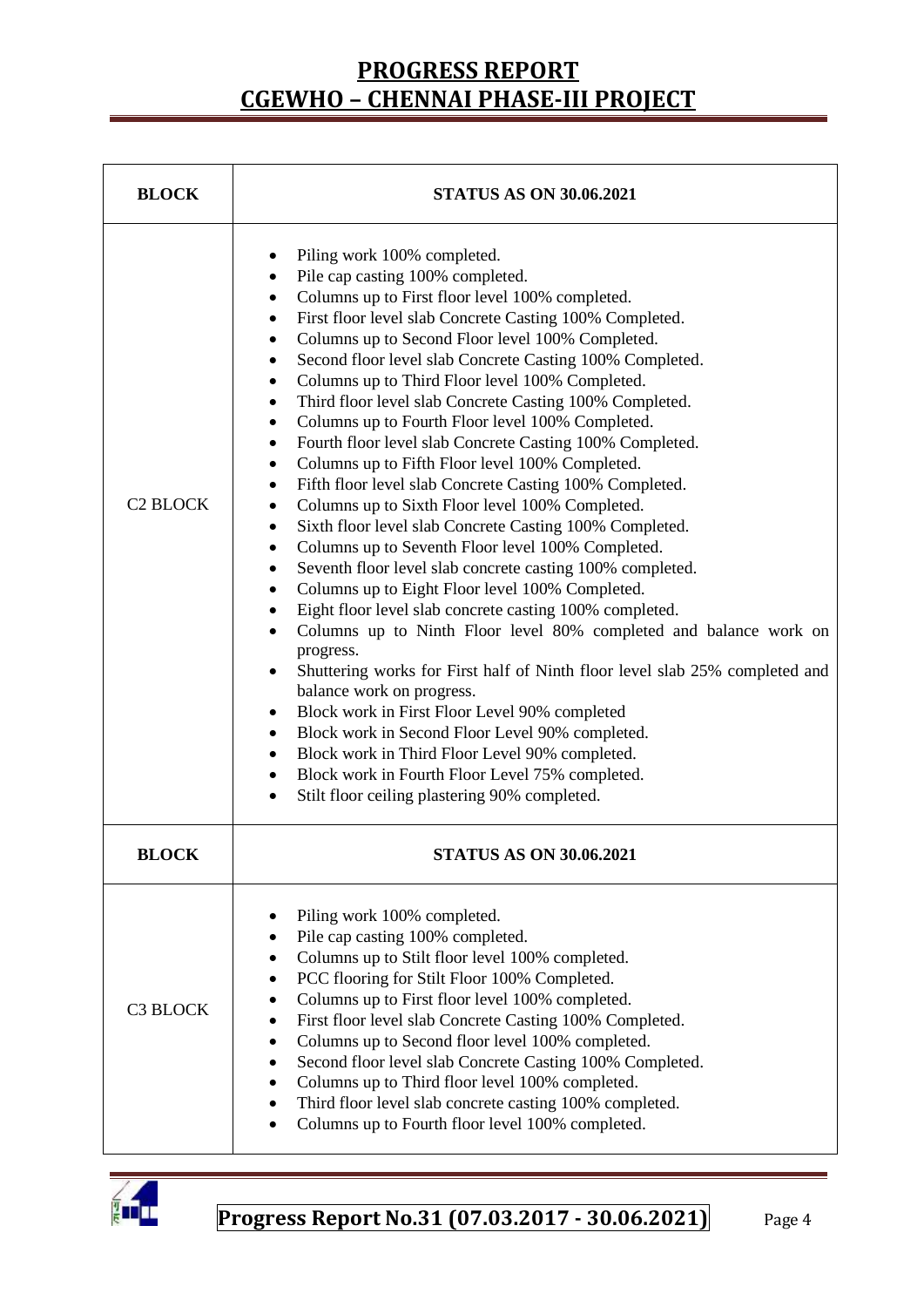|              | Fourth floor level Slab Concrete Casting 100% completed.<br>$\bullet$<br>Columns up to Fifth floor level 100% completed.<br>٠<br>Fifth floor level slab concrete casting 100% completed.<br>$\bullet$<br>Columns up to Sixth floor level 100% completed<br>٠<br>Sixth floor level slab concrete casting 100% completed.<br>$\bullet$<br>Barbending works for columns upto Seventh floor 25%<br>٠<br>Stilt floor ceiling plastering 80% completed.<br>$\bullet$<br>Block work in First floor level 80% completed.<br>٠<br>Block work in Second floor level 80% completed.<br>٠<br>Block work in Third Floor Level 45% completed.<br>٠                                                                                                                                                                                                                                                                                                                                                                                                                                                                                                                                                                                                           |  |  |  |  |
|--------------|------------------------------------------------------------------------------------------------------------------------------------------------------------------------------------------------------------------------------------------------------------------------------------------------------------------------------------------------------------------------------------------------------------------------------------------------------------------------------------------------------------------------------------------------------------------------------------------------------------------------------------------------------------------------------------------------------------------------------------------------------------------------------------------------------------------------------------------------------------------------------------------------------------------------------------------------------------------------------------------------------------------------------------------------------------------------------------------------------------------------------------------------------------------------------------------------------------------------------------------------|--|--|--|--|
| <b>BLOCK</b> | <b>STATUS AS ON 30.06.2021</b>                                                                                                                                                                                                                                                                                                                                                                                                                                                                                                                                                                                                                                                                                                                                                                                                                                                                                                                                                                                                                                                                                                                                                                                                                 |  |  |  |  |
| D1 BLOCK     | Piling work 100% completed.<br>Earth work excavation for Pile Cap works 100% completed.<br>٠<br>Plain Cement Concrete (PCC) For Pile Cap work 100% completed.<br>Pile Chipping Work 100% completed.<br>$\bullet$<br>Pile Cap casting 100% completed.<br>$\bullet$<br>Earthwork backfilling 100% completed.<br>٠<br>Stilt Floor Plain Cement Concrete (P.C.C) work 100% completed.<br>Stilt Floor Columns Concrete work 100% Completed.<br>٠<br>First floor level slab Concrete Casting 100% Completed.<br>٠<br>Columns up to Second floor level 100% completed.<br>٠<br>Second floor level Slab Concrete Casting 100% Completed.<br>٠<br>Columns up to Third floor level 100% completed.<br>٠<br>Third floor level Slab Concrete Casting 100% Completed.<br>$\bullet$<br>Columns up to Fourth floor level 100% completed.<br>$\bullet$<br>Fourth floor level Slab 1 <sup>st</sup> Half Concrete Casting 100% Completed.<br>$\bullet$<br>Shuttering & Barbending works for Second half of Fourth floor level slab<br>$\bullet$<br>75% completed and balance work on progress.<br>Block work in First floor level 65% completed and balance work on progress.<br>Block work in Second floor level 65% completed and balance work on<br>progress. |  |  |  |  |
| <b>BLOCK</b> | <b>STATUS AS ON 30.06.2021</b>                                                                                                                                                                                                                                                                                                                                                                                                                                                                                                                                                                                                                                                                                                                                                                                                                                                                                                                                                                                                                                                                                                                                                                                                                 |  |  |  |  |
| D2 BLOCK     | Piling work 100% completed.<br>٠<br>Pile cap casting 100% completed.<br>Columns up to First floor level 100% completed.<br>First floor level slab Concrete Casting 100% Completed<br>Columns up to Second floor level 100% completed.<br>Second floor level slab Concrete Casting 100% Completed                                                                                                                                                                                                                                                                                                                                                                                                                                                                                                                                                                                                                                                                                                                                                                                                                                                                                                                                               |  |  |  |  |

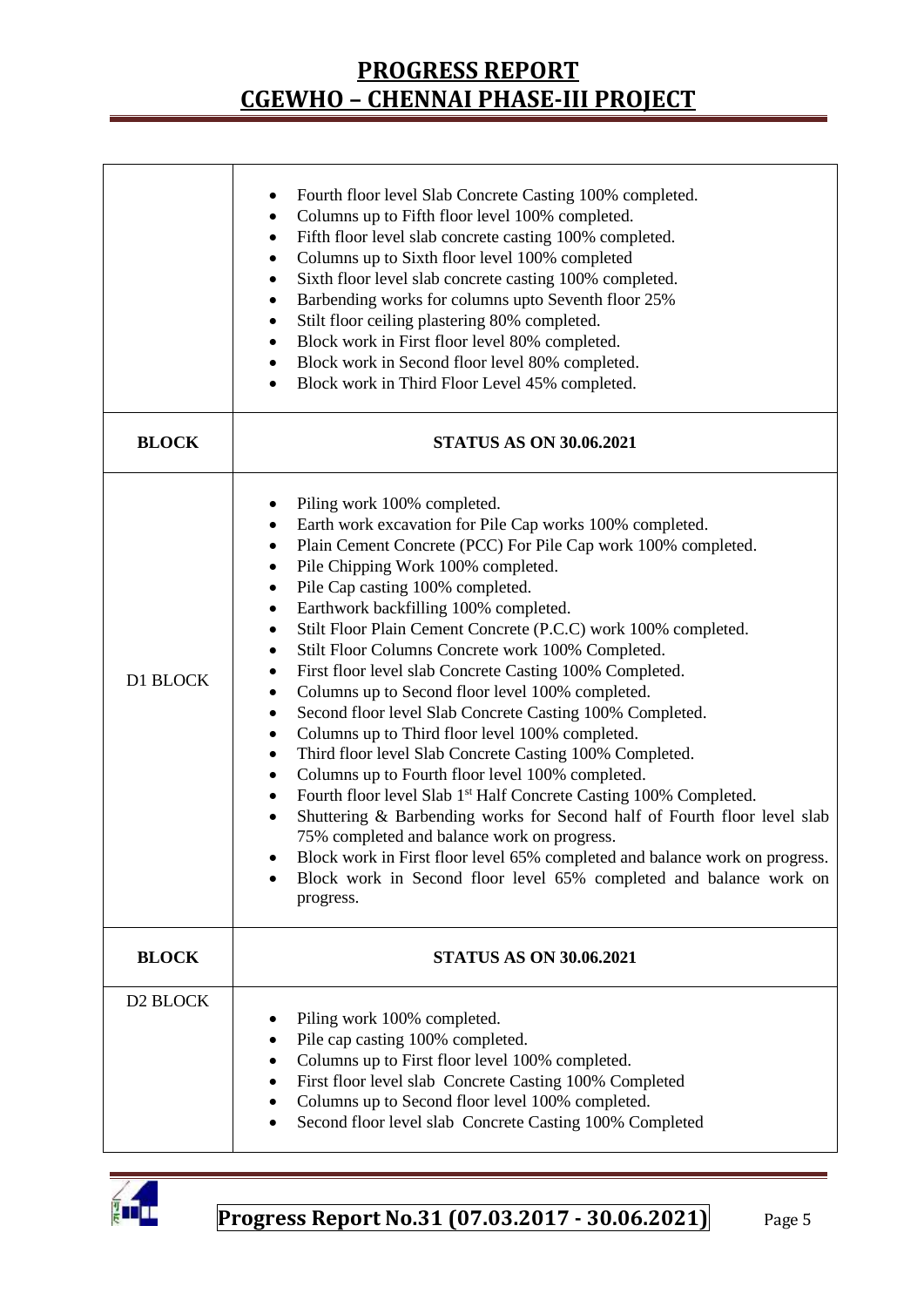|              | Columns up to Third floor level 100% completed.<br>٠<br>Third floor level slab Concrete Casting 100% Completed.<br>$\bullet$<br>Columns up to Fourth floor level 100% completed.<br>٠<br>Fourth floor level slab Concrete Casting 100% Completed.<br>$\bullet$<br>Columns up to Fifth Floor level Slab 100% Completed.<br>$\bullet$<br>Fifth floor level slab Concrete Casting 100% Completed.<br>$\bullet$<br>Columns up to Sixth Floor level Slab 100% Completed.<br>٠<br>Sixth floor level slab Concrete Casting 100% Completed.<br>٠<br>Columns up to Seventh Floor level Slab 100% Completed.<br>٠<br>Seventh floor level slab Concrete Casting 100% Completed.<br>٠<br>Columns up to Eight Floor level Slab 100% Completed<br>٠<br>Eight floor level slab Concrete Casting 100% Completed.<br>٠<br>Columns up to Ninth Floor level Slab 100% Completed.<br>٠<br>Ninth floor level slab Concrete Casting 100% Completed.<br>٠<br>Shuttering Works on progress for Columns up to Tenth Floor level.<br>٠<br>Block work in First Floor Level 90% completed.<br>٠<br>Block work in Second Floor Level 90% completed.<br>٠<br>Block work in Third Floor Level 75% completed.<br>$\bullet$<br>Block work in Fourth Floor Level 70% completed.<br>٠<br>Block work in Fifth Floor Level 55% completed.<br>٠<br>Block work in Sixth Floor Level 20% completed.<br>٠<br>Stilt ceiling plastering 80% completed.<br>$\bullet$<br>First Floor ceiling plastering 80% completed.<br>$\bullet$<br>Second Floor ceiling plastering 70% completed.<br>٠<br>First Floor Wall plastering 70% completed.<br>٠<br>Second Floor Wall plastering 35% completed.<br>$\bullet$<br>Model Flat Finishing Works completed.<br>$\bullet$ |
|--------------|--------------------------------------------------------------------------------------------------------------------------------------------------------------------------------------------------------------------------------------------------------------------------------------------------------------------------------------------------------------------------------------------------------------------------------------------------------------------------------------------------------------------------------------------------------------------------------------------------------------------------------------------------------------------------------------------------------------------------------------------------------------------------------------------------------------------------------------------------------------------------------------------------------------------------------------------------------------------------------------------------------------------------------------------------------------------------------------------------------------------------------------------------------------------------------------------------------------------------------------------------------------------------------------------------------------------------------------------------------------------------------------------------------------------------------------------------------------------------------------------------------------------------------------------------------------------------------------------------------------------------------------------------------------------------------------------------------------------|
| <b>BLOCK</b> | <b>STATUS AS ON 30.06.2021</b>                                                                                                                                                                                                                                                                                                                                                                                                                                                                                                                                                                                                                                                                                                                                                                                                                                                                                                                                                                                                                                                                                                                                                                                                                                                                                                                                                                                                                                                                                                                                                                                                                                                                                     |
| D3 BLOCK     | Piling work 100% completed.<br>Pile cap casting 100% completed.<br>$\bullet$<br>Columns up to First floor level 100% completed.<br>$\bullet$<br>First floor level slab Concrete Casting 100% Completed.<br>٠<br>Columns up to Second floor level 100% completed.<br>$\bullet$<br>Second floor level slab Concrete Casting 100% Completed.<br>٠<br>Columns up to Third floor level 100% completed.<br>$\bullet$<br>Third floor level Slab Concrete Casting 100% Completed.<br>٠<br>Columns up to Fourth floor level 100% completed.<br>$\bullet$<br>Fourth floor level Slab Concrete Casting 100% Completed<br>٠<br>Columns up to Fifth floor level 50% completed.<br>$\bullet$<br>Fifth floor level Slab Concrete Casting 100% Completed.<br>٠<br>Columns up to Sixth floor level 100% completed.<br>$\bullet$<br>Sixth floor level Slab Concrete Casting 100% Completed.<br>٠                                                                                                                                                                                                                                                                                                                                                                                                                                                                                                                                                                                                                                                                                                                                                                                                                                     |

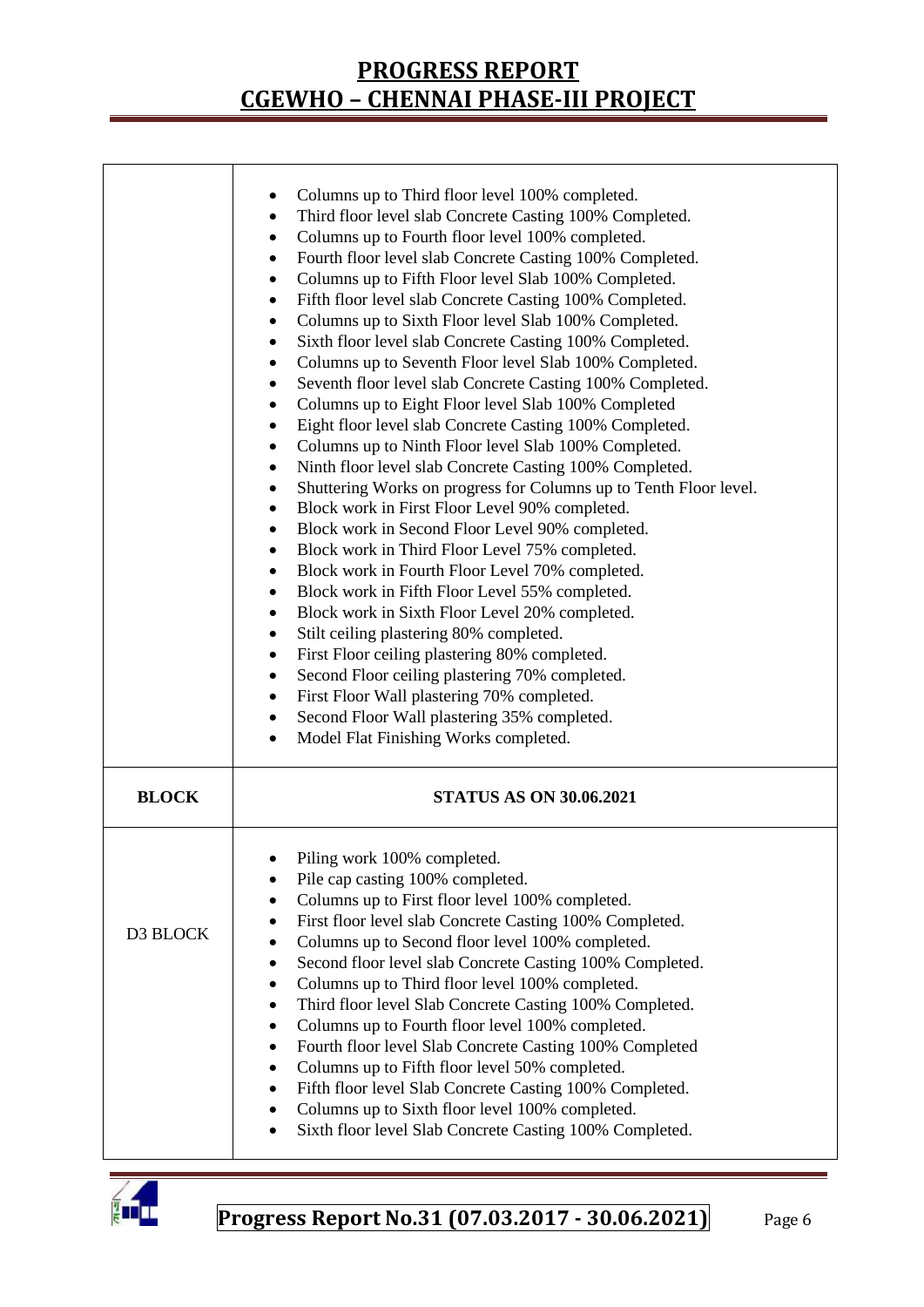|                                 | Columns up to Seventh floor level 100% completed.<br>$\bullet$<br>Seventh floor level slab First half Concrete Casting 100% Completed.<br>$\bullet$<br>Barbending works for Second half of seventh floor level slab on progress.<br>$\bullet$<br>Block work in First Floor Level 85% completed.<br>$\bullet$<br>Block work in Second Floor Level 85% completed.<br>$\bullet$<br>Block work in Third Floor Level 75% completed.<br>$\bullet$<br>Block work in Fourth Floor Level 65% completed.<br>$\bullet$<br>Block work in Fifth Floor Level 55% completed.<br>٠<br>Stilt ceiling plastering 85% completed.<br>٠<br>First Floor ceiling plastering 85% completed.<br>$\bullet$<br>Second Floor ceiling plastering 80% completed.<br>$\bullet$<br>Third Floor ceiling plastering 60% completed.<br>$\bullet$<br>First Floor Wall plastering 75% completed.<br>$\bullet$<br>Second Floor Wall plastering 70% completed.<br>$\bullet$<br>Third Floor Wall plastering 30% completed.<br>$\bullet$                                   |
|---------------------------------|-----------------------------------------------------------------------------------------------------------------------------------------------------------------------------------------------------------------------------------------------------------------------------------------------------------------------------------------------------------------------------------------------------------------------------------------------------------------------------------------------------------------------------------------------------------------------------------------------------------------------------------------------------------------------------------------------------------------------------------------------------------------------------------------------------------------------------------------------------------------------------------------------------------------------------------------------------------------------------------------------------------------------------------|
| <b>BLOCK</b>                    | <b>STATUS AS ON 30.06.2021</b>                                                                                                                                                                                                                                                                                                                                                                                                                                                                                                                                                                                                                                                                                                                                                                                                                                                                                                                                                                                                    |
| <b>COMMUNITY</b><br><b>HALL</b> | Piling work 100% completed.<br>٠<br>Earth work excavation for Pile Cap works 100% Completed.<br>$\bullet$<br>PCC for pile cap 100% completed<br>$\bullet$<br>Pile cap casting 100% completed.<br>$\bullet$<br>Earthwork backfilling 100% completed<br>$\bullet$<br>Columns up to First floor level 100% completed.<br>$\bullet$<br>First floor level slab Concrete Casting 100% Completed<br>$\bullet$<br>Columns up to Second floor level 100% completed.<br>$\bullet$<br>Second floor level slab Concrete Casting 100% Completed.<br>$\bullet$<br>Columns up to Third Floor level concrete casting 100% completed.<br>$\bullet$<br>Third floor level slab Concrete Casting 100% Completed.<br>$\bullet$<br>Columns up to Fourth Floor level concrete casting 95% completed.<br>$\bullet$<br>Blockwork in First floor 90% completed.<br>$\bullet$<br>Blockwork in Second floor 45% completed.<br>$\bullet$<br>Stilt ceiling plastering 85% completed.<br>$\bullet$<br>First Floor ceiling plastering 85% completed.<br>$\bullet$ |

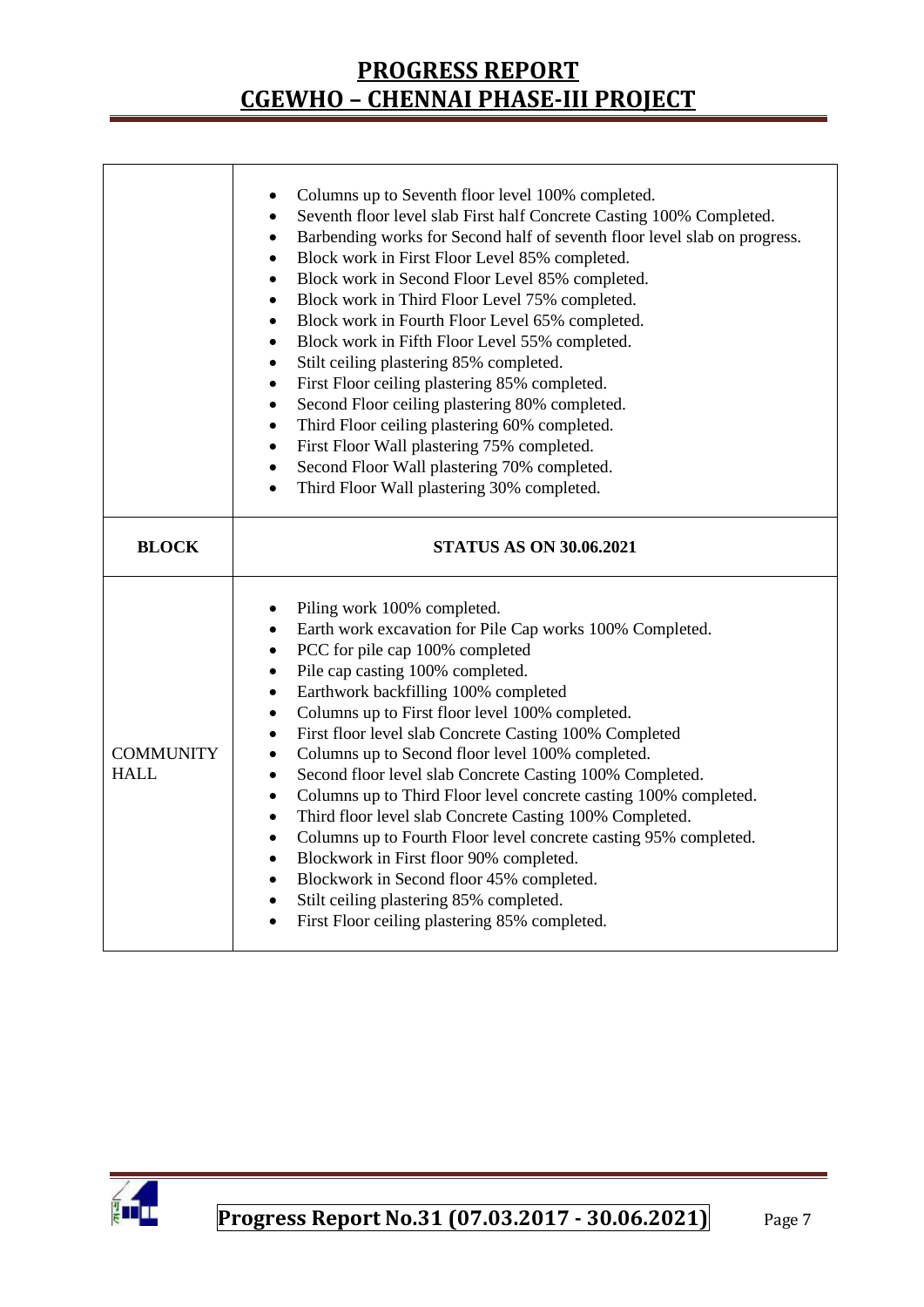#### **PHOTOGRAPHS OF WORK PROGRESS AS ON 30.06.2021**

Block A1: Columns upto Fourth floor level 100% completed. Slab Shuttering works in Fourth Floor level 40% completed and balance work on progress.



Block A2: Second Floor Level slab concrete casting 100% completed. Column concrete upto Third floor level 50% completed and balance work on progress.



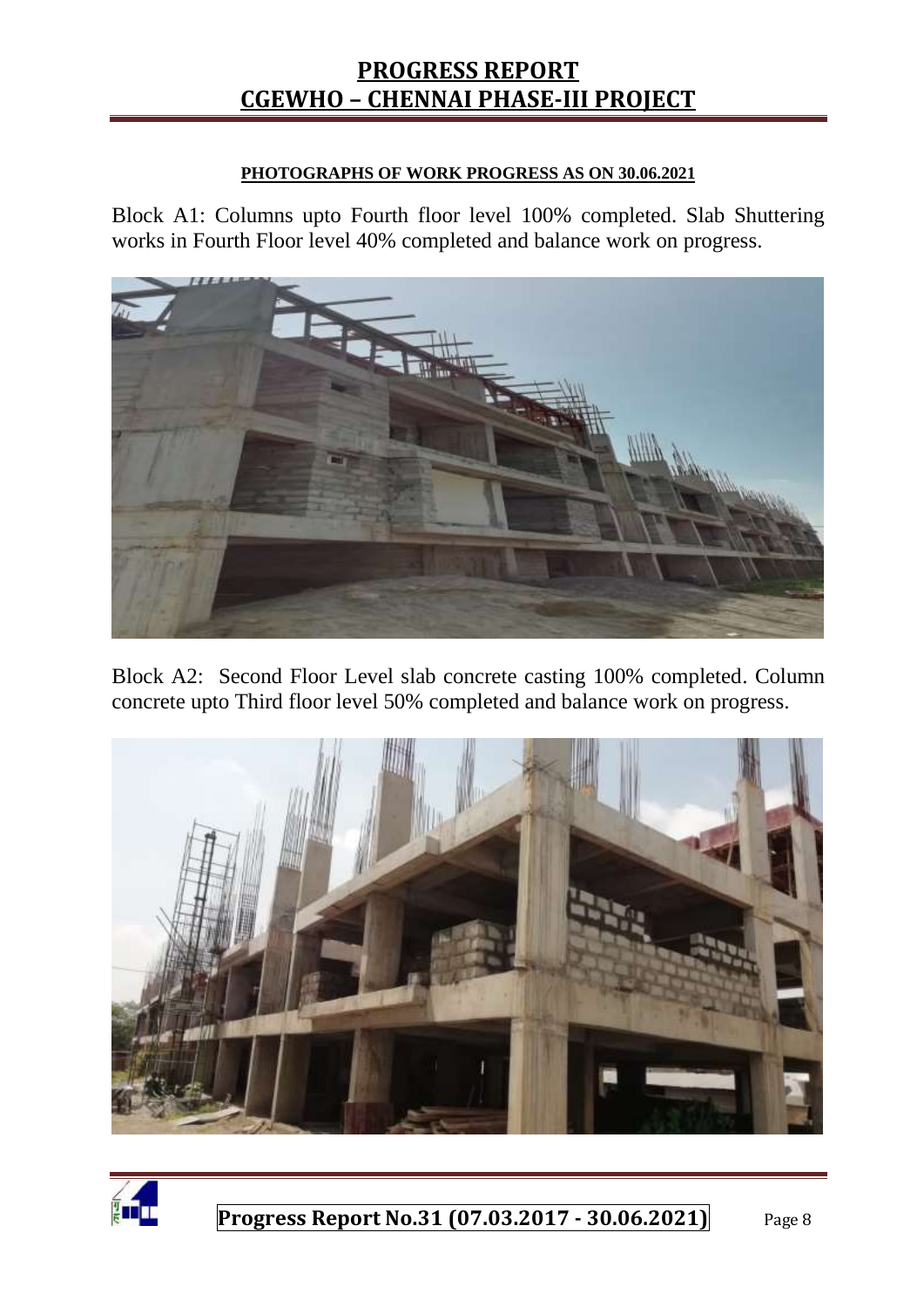Block B1: Ninth Floor Level slab Concrete casting 100% completed. Column concrete upto Tenth floor level 35% completed and balance work on progress.



Block B2: Third Floor Level slab concrete casting 100% completed. Bar bending works for Columns up to fourth floor level on progress.



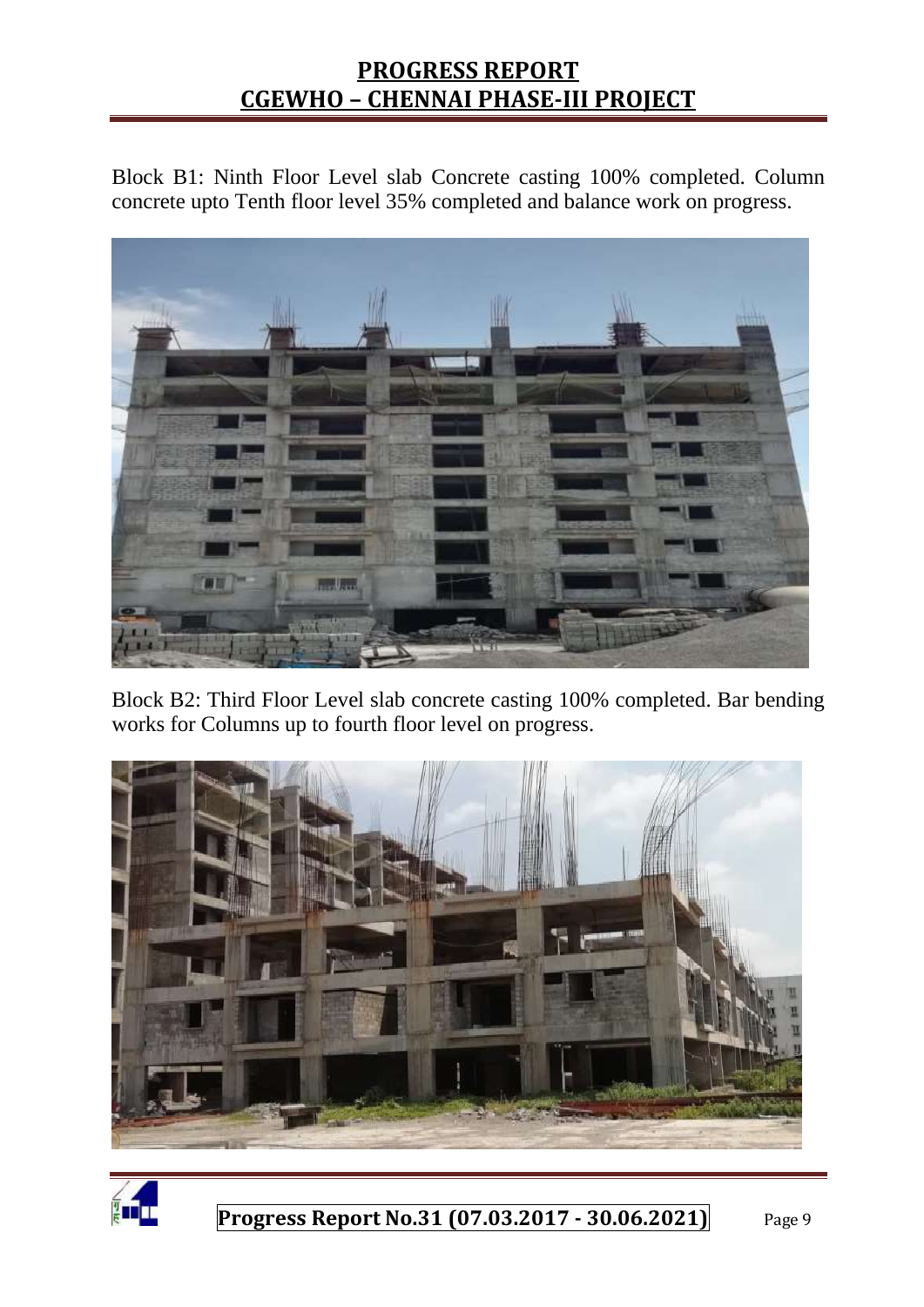Block C1: Ninth floor level slab First half Concrete casting 100% completed. Slab Shuttering works for Second half on progress in Ninth Floor level.



Block C2: Columns upto Ninth floor level 80% completed and balance works on progress. Slab Shuttering works at First half of Ninth Floor level 25% completed.



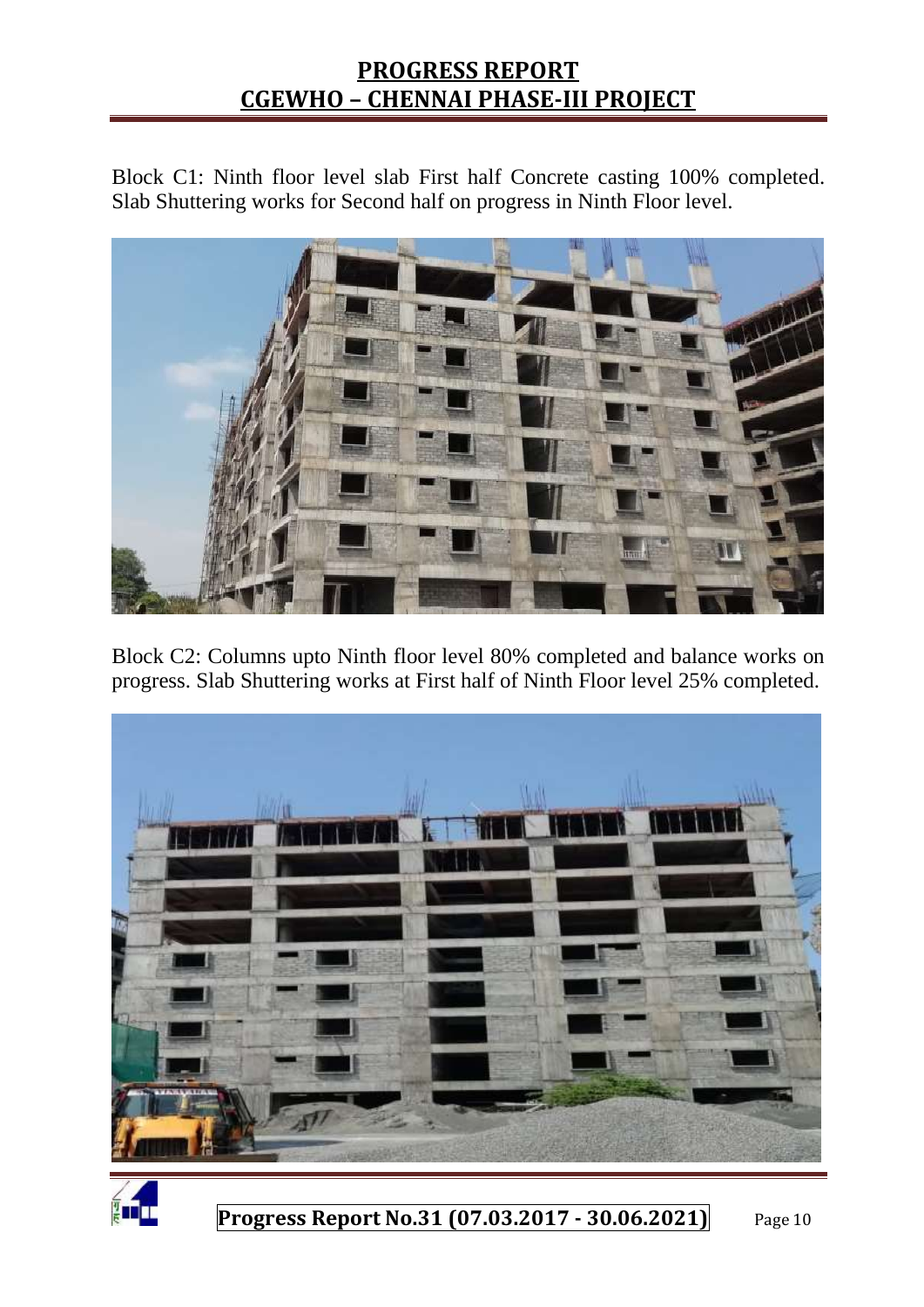Block C3: Sixth Floor level slab concrete 100% completed. Barbending works for Column upto Seventh floor level 25% completed and balance works on progress.



Block D1: Fourth Floor level slab First half concrete 100% completed. Shuttering & Barbending works for Second half of Fourth Floor level slab 75% completed.



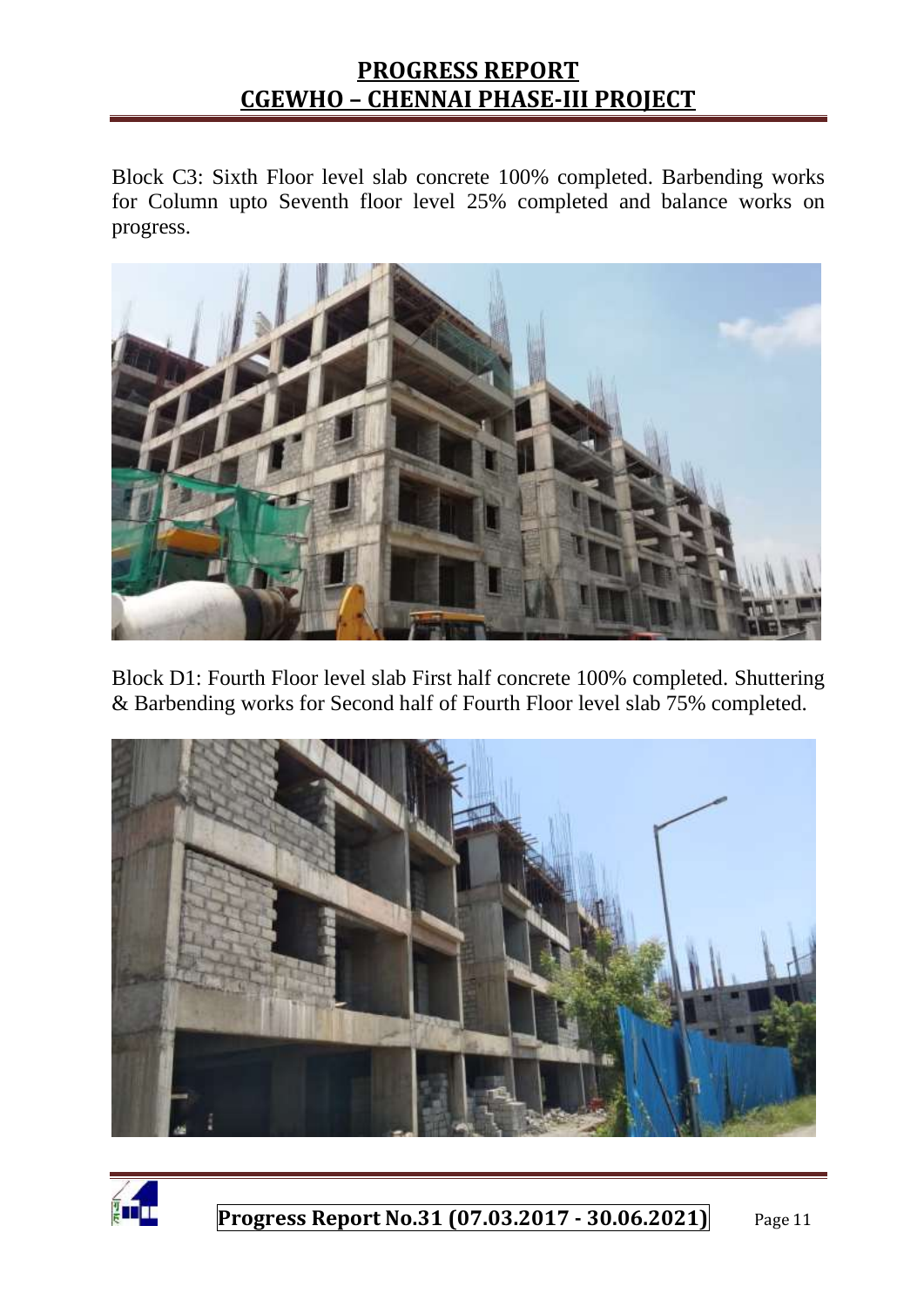Block D2: Ninth Floor level slab concrete casting 100% completed. Shuttering works on progress for Column upto Tenth floor level.



Block D3: Seventh Floor level slab First half concrete casting 100% completed. Barbending work for Second half of Seventh floor level on progress.



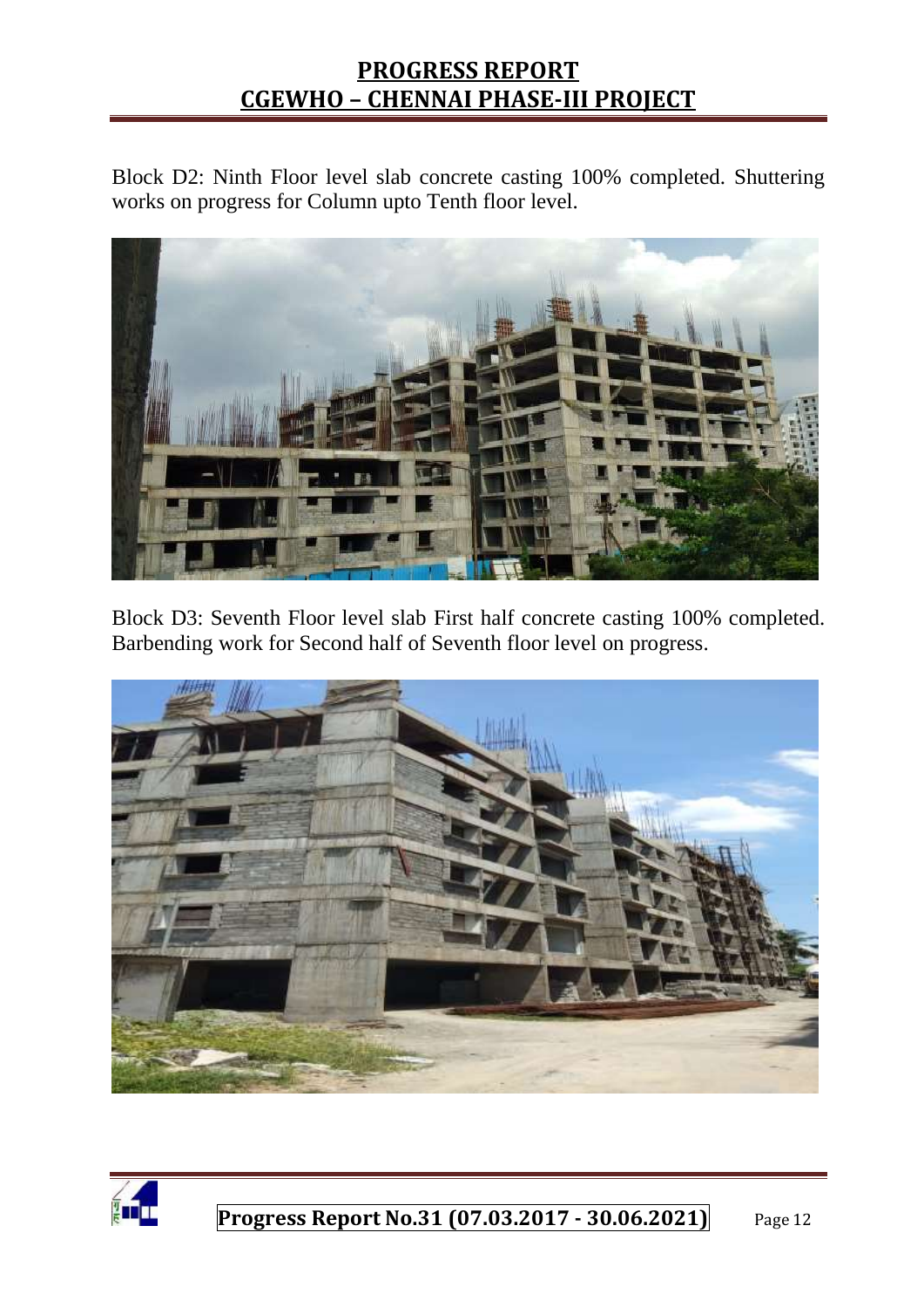Community Hall: Third Floor level slab concrete casting 100% completed. Column concrete upto Fourth floor level completed.



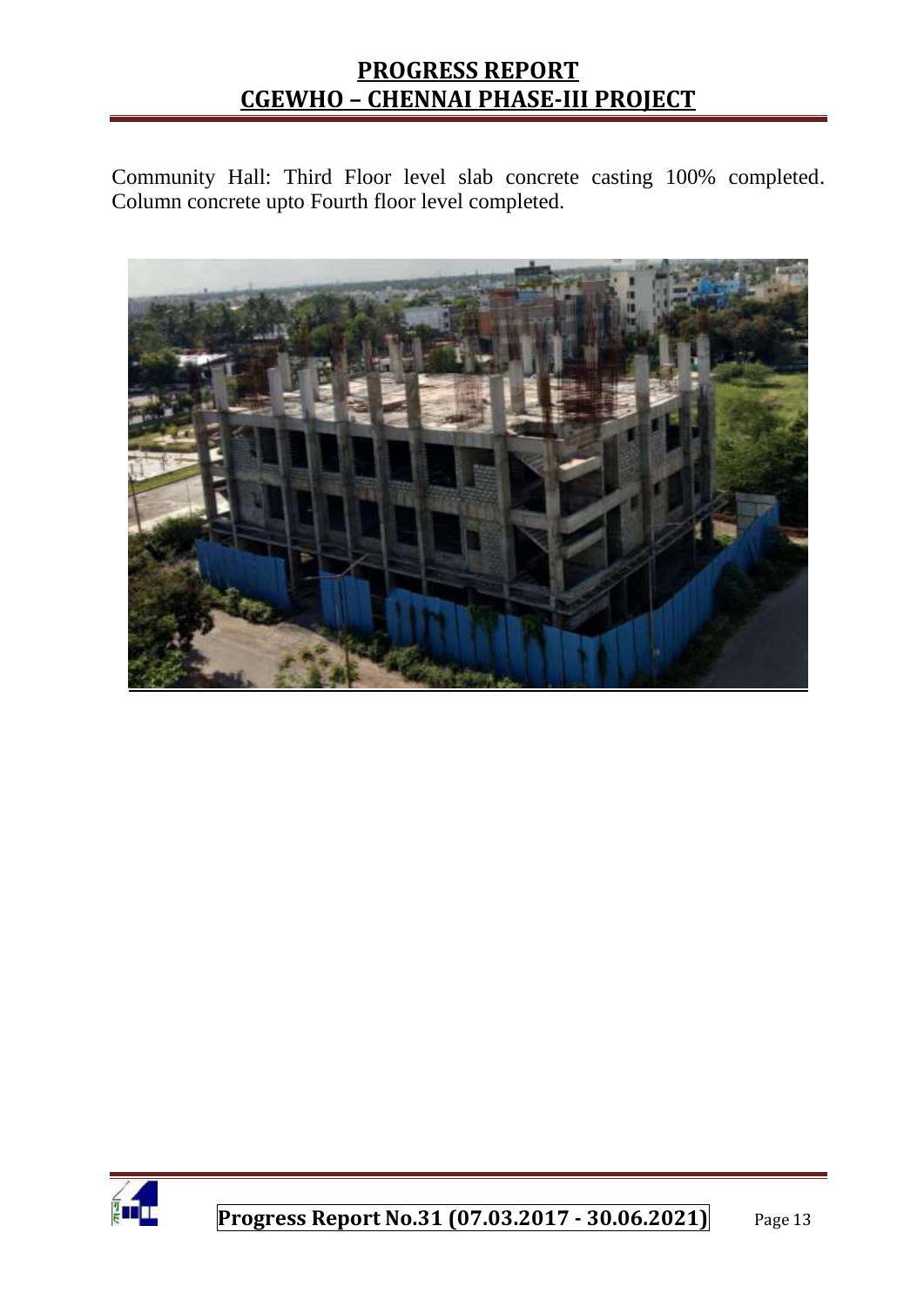#### **QUALITY CONTROL**

#### **DURING CONSTRUCTION FOLLOWING QUALITY CONTROL TESTS CONDUCTED AT SITE:**

| Sl.No.         | Materials                                                       | Source from                                                                   | Test<br>Done  | Result                           |
|----------------|-----------------------------------------------------------------|-------------------------------------------------------------------------------|---------------|----------------------------------|
| $\mathbf{1}$   | M-Sand                                                          | Uthiramerur,<br>Kanchipuram<br>(DT)<br>Sriperambathur,<br>Kanchipuran<br>(Dt) | Each<br>Truck | Sieve Analysis<br>& Silt content |
| $\overline{2}$ | Coarse Aggregate<br>(20mm)                                      | Uthiramerur,<br>Kanchipuram<br>(DT)<br>Sriperambathur,<br>Kanchipuran<br>(Dt) | Each<br>Truck | <b>Sieve Analysis</b>            |
| $\overline{3}$ | Coarse Aggregate<br>(12mm)                                      | Uthiramerur,<br>Kanchipuram<br>(DT)<br>Sriperambathur,<br>Kanchipuran<br>(Dt) | Each<br>Truck | Sieve Analysis                   |
| $\overline{4}$ | Cement                                                          | Third party testing is being done.                                            |               |                                  |
| 5              | <b>Steel</b>                                                    | Third party testing is being done.                                            |               |                                  |
| 6              | Pile Integrity                                                  | Third party testing is being done.                                            |               |                                  |
| $\overline{7}$ | Soil Compaction                                                 | Third party testing is being done.                                            |               |                                  |
| 8              | RCC cubes are being tested and Register is being maintained.    |                                                                               |               |                                  |
| 9              | Slump test conducted at site to insure workability of concrete. |                                                                               |               |                                  |

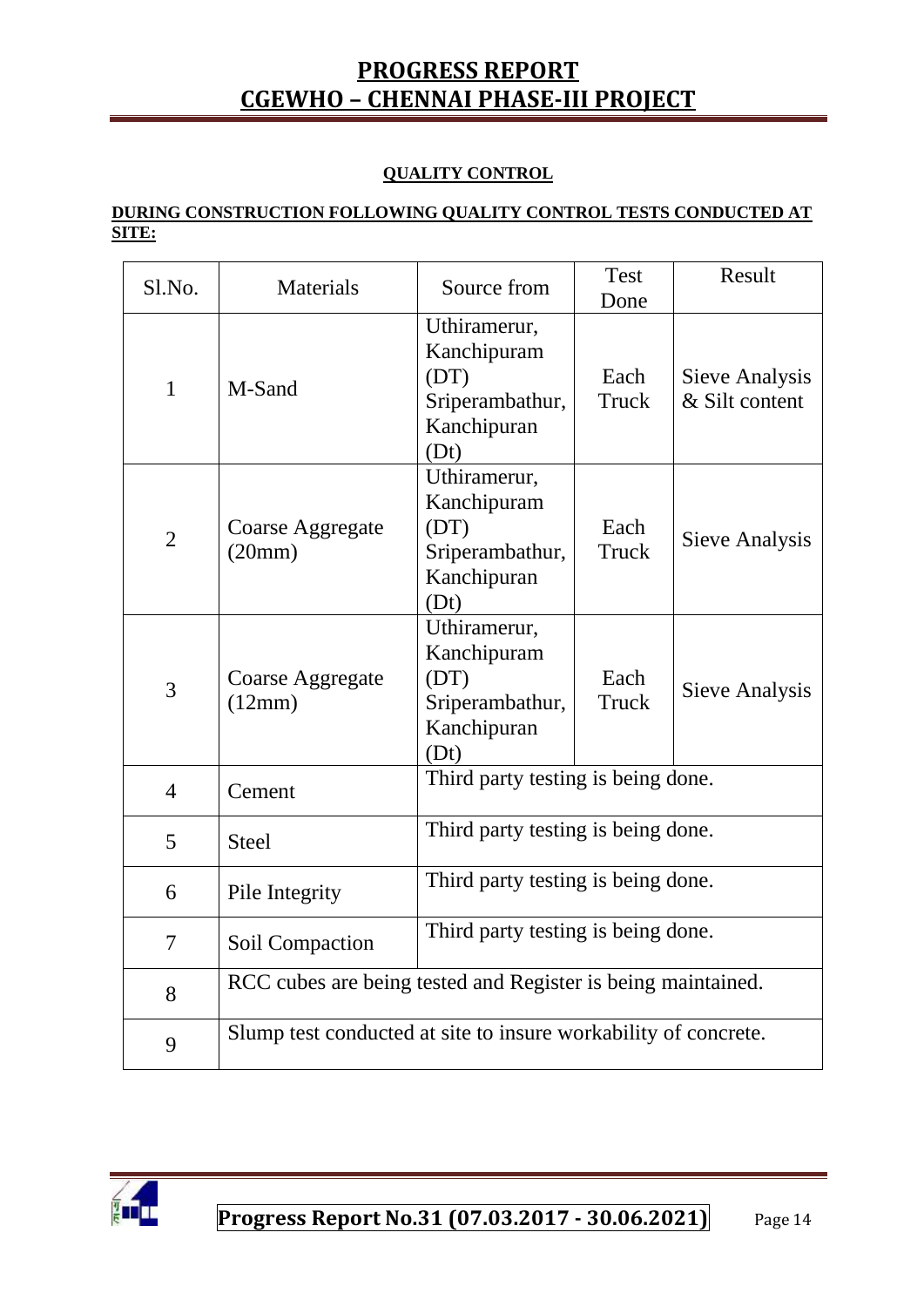### **PHOTOGRAPH OF QUALITY CONTROL AT SITE**

# **Concrete Cube Compressive Strength Testing**



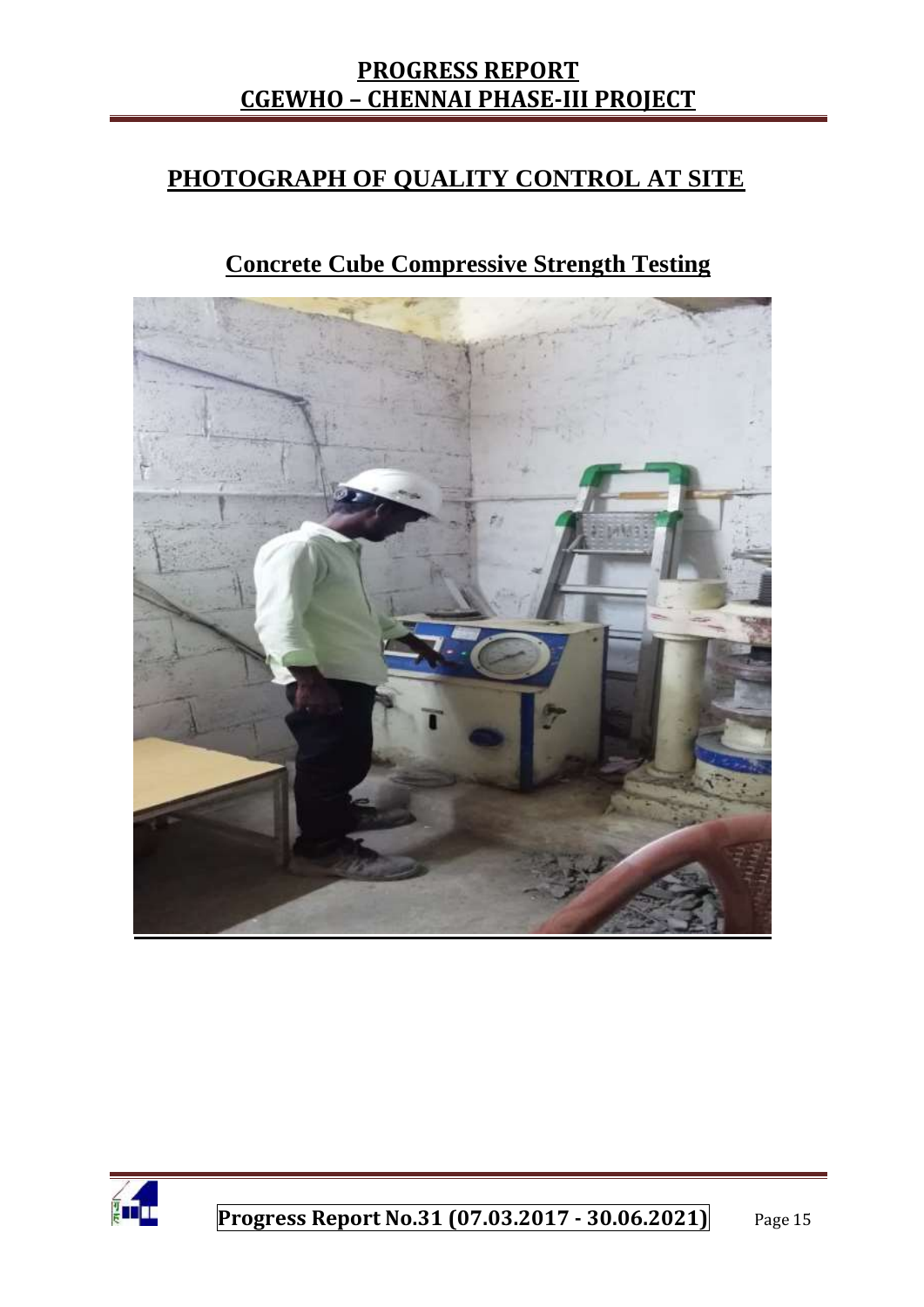

# **20mm & 12mm Aggregate Sieve Analysis Testing**